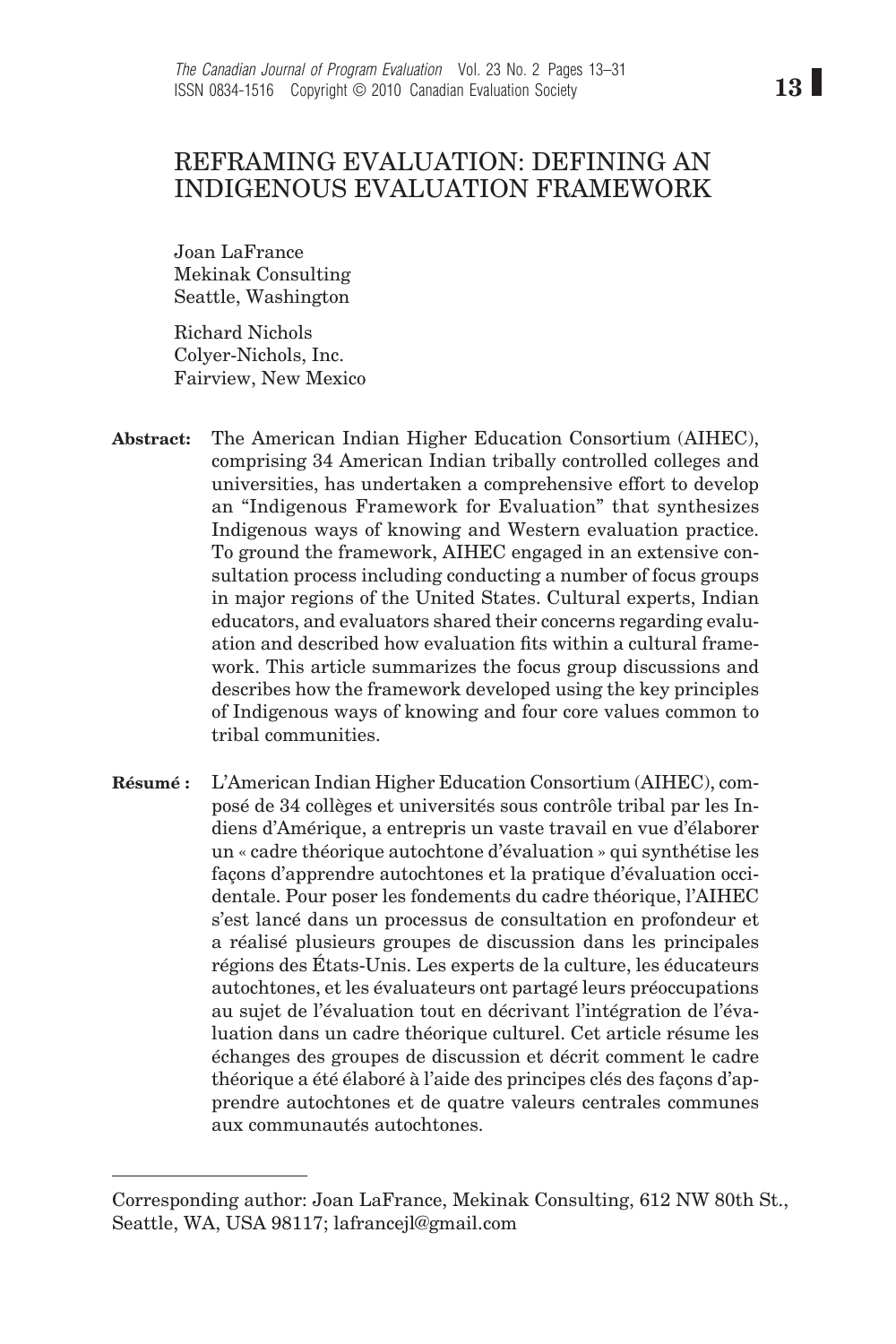**The American Indian Higher Education Consortium** (AIHEC), comprising 34 American Indian tribally-controlled colleges and universities, has undertaken a comprehensive effort to improve American Indian student achievement in science, technology, engineering, and mathematics. A key component of this effort is the development of an "Indigenous Framework for Evaluation," which synthesizes Indigenous ways of knowing and Western evaluation practice. The goal of this project is to develop evaluation processes that are robust enough to accommodate and value different "ways of knowing" within Indigenous epistemologies, build ownership and a sense of community within groups of Indian educators and evaluators, and effectively contribute to the development of high quality and sustainable science and mathematics education programs. This article explains the process used to generate a cultural framing for evaluation and describes the foundations of the framework.

Evaluators—and their close relatives, researchers—are not popular in Indian Country. The field of evaluation draws heavily on research methodologies that can be considered invasive when imposed by outside funding agencies. The close connection between research and evaluation is problematic to many American Indian and Alaskan Natives whose tribes and families have suffered from a long history of intrusive studies that, while building the reputations of anthropologists and other researchers, have brought little to Indian communities and have actually resulted many times in cultural exploitation and the loss of intellectual property rights. The unpopularity of research permeates Indigenous communities. For example, in an address to the Canadian Evaluation Society, Marlene Brant-Castellano, co-chair of the Royal Commission on Aboriginal Peoples (RCAP), told a story of her experience at a special meeting of the RCAP when she attempted to solicit feedback on the content of a proposed research program. She noted that the entire first session was spent facing criticisms of research, with many audience members echoing the statement, "we have been researched to death" (Brant-Castellano, 1997, p. 1).

Over the years, Indigenous writers have argued the importance of building capacity among Indigenous researchers and evaluators and shifting the focus of research efforts to be more responsive to local concerns. In 1977, Joseph Trimble, a Lakota researcher, described himself as a "sojourner," a lone voice attempting to sort through the American Indian community needs and the agendas of researchers. His review of articles on Indian educational research found that most of the literature concentrated on problems centred on the investigator's interest, and not those of the tribal people from whom the data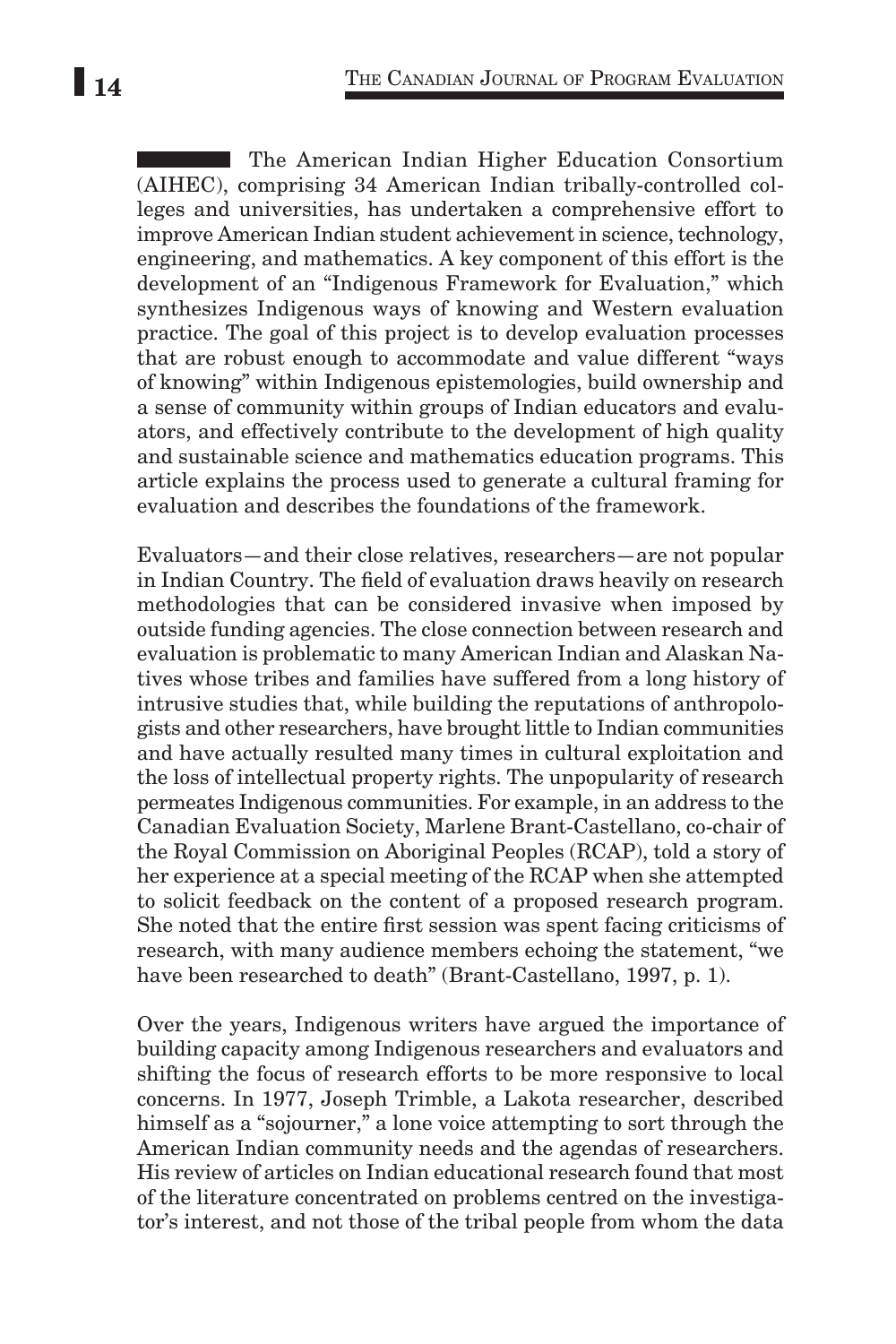were obtained. Often these research studies depicted Indians in a naïve or negative light.

LaFramboise and Plake (1983) noted the need to increase the number of American Indian researchers and expand community participation in research. In 1991, the *American Indian Quarterly* dedicated an issue to research in Indian Country. Wax (1991) described many of the ethical problems inherent in conducting research in Indian communities, including the incompatibility of world views, conflicting ideas of what constitutes ethical behaviour and science methodologies, and differing concepts about the researcher's need for individual autonomy versus tribes' wishes to have informed consent and limited disclosure of research findings. In a 1993 interview published in the *Tribal College Journal of American Indian Education,* John Red Horse, a professor of American Indian Studies at the University of Minnesota, described the need for stronger control over research conducted in Indian communities (Boyer, 1993). In her foundational work on decolonizing methodologies, Linda Tuwahi Smith (1999) addressed imperialism, research, and knowledge while also offering guidance to those who aspire to doing respectful and ethical work with Indigenous peoples. Her framework for a research methodology that honours and builds the cultural life of a people also serves as a guide for tribes seeking to establish their own guidelines for communitybased research and evaluation. Over the years, other Indigenous researchers have elaborated on the need for research and evaluation that is grounded in Indigenous values (Brant-Castellano, 2000, and LaFrance, 2004). In her address to the Canadian Evaluation Society in 1997, Brant-Castellano also noted:

Much of the research that has been done on Aboriginal affairs is challenged by Aboriginal people on two counts: the appropriation of voice—who has the right to speak authoritatively about Aboriginal experience; and the validity of fact and interpretation assembled by outsiders to the culture and community. (p. 1)

AIHEC's development of an Indigenous evaluation framework intends to provide voice to an evaluative process that can speak authoritatively about our experiences in developing and implementing programs. As Cheryl Crazy Bull (1997) explained:

We, as tribal people, want research and scholarship that preserves, maintains, and restores our traditions and cultural practices. We want to restore our homelands;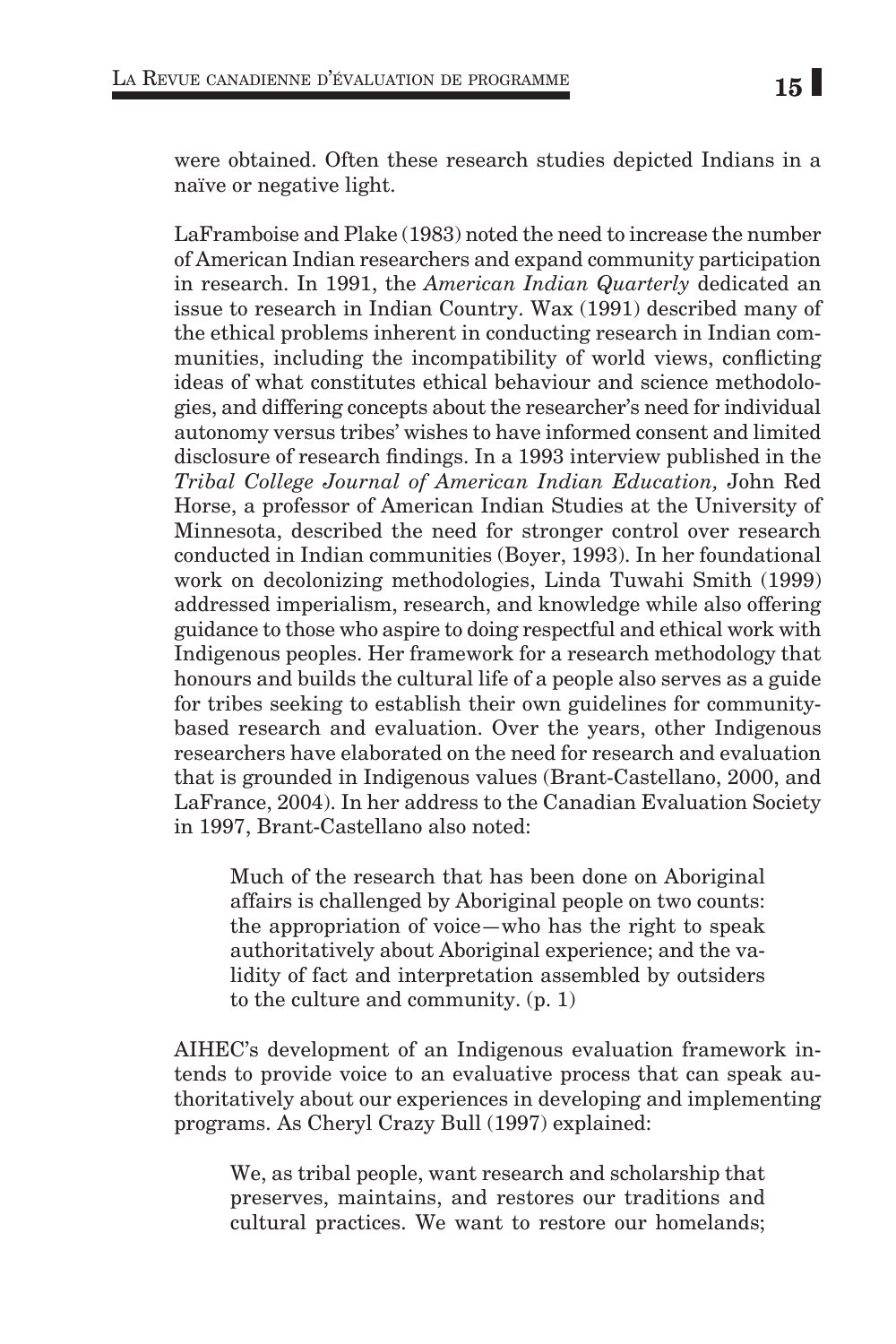revitalize our traditional religious practices; regain our health; and cultivate our economic, social, and governing systems. Our research can help us maintain our sovereignty and preserve our nationhood. (p. 23)

AIHEC believes evaluation should also respond to tribal concerns for usefulness, restoration, preservation, and sovereignty, and to do so, it must be grounded in Indigenous epistemologies, responsive to cultural values, and embraced by the communities that it is intended to serve.

### CONSULTATION PROCESS

In the initial planning year of the project, AIHEC recognized that the knowledge they were seeking to guide their thinking on evaluation was grounded within the tribal communities. The project convened a group of American Indian scientists, educators, evaluators, and cultural experts to advise the AIHEC staff throughout the project. At their initial meeting in November 2003, the advisory committee recommended that the project seek the wisdom, stories, and recommendations from a broad group of tribal people through a series of focus groups to be held in major tribal regions throughout the country.

From January through March 2004, four one-day focus group forums were conducted—in the Southwest (Tempe, AZ), the Plains/Great Lakes (Denver, CO), the Northwest/Alaska (Seattle, WA), and in conjunction with an AIHEC organizational gathering (Billings, MT)—to gain the perspectives of tribal college representatives, other Indian educators, and tribal cultural traditionalists on what American Indian and Alaska Native traditions, terms, practices, values and concepts, and protocols might be appropriately used to "frame" an *Indigenous*1 Peoples' concept of evaluation, particularly as related to education. Key issues that were explored in the meetings included what is meant by Indigenous evaluation and its relation to recognized evaluation approaches; what are culturally appropriate Native educational practices and models; and what strategies do participants recommend for doing evaluation.

From an initial list of approximately 120 potential participants, 54 participants (including five project advisory committee members) were able to attend the four forums. Because of the nature of the focus group approach, participation at each group was limited to fewer than 20 individuals to ensure that each participant would have adequate time to contribute meaningfully to the discussions. Of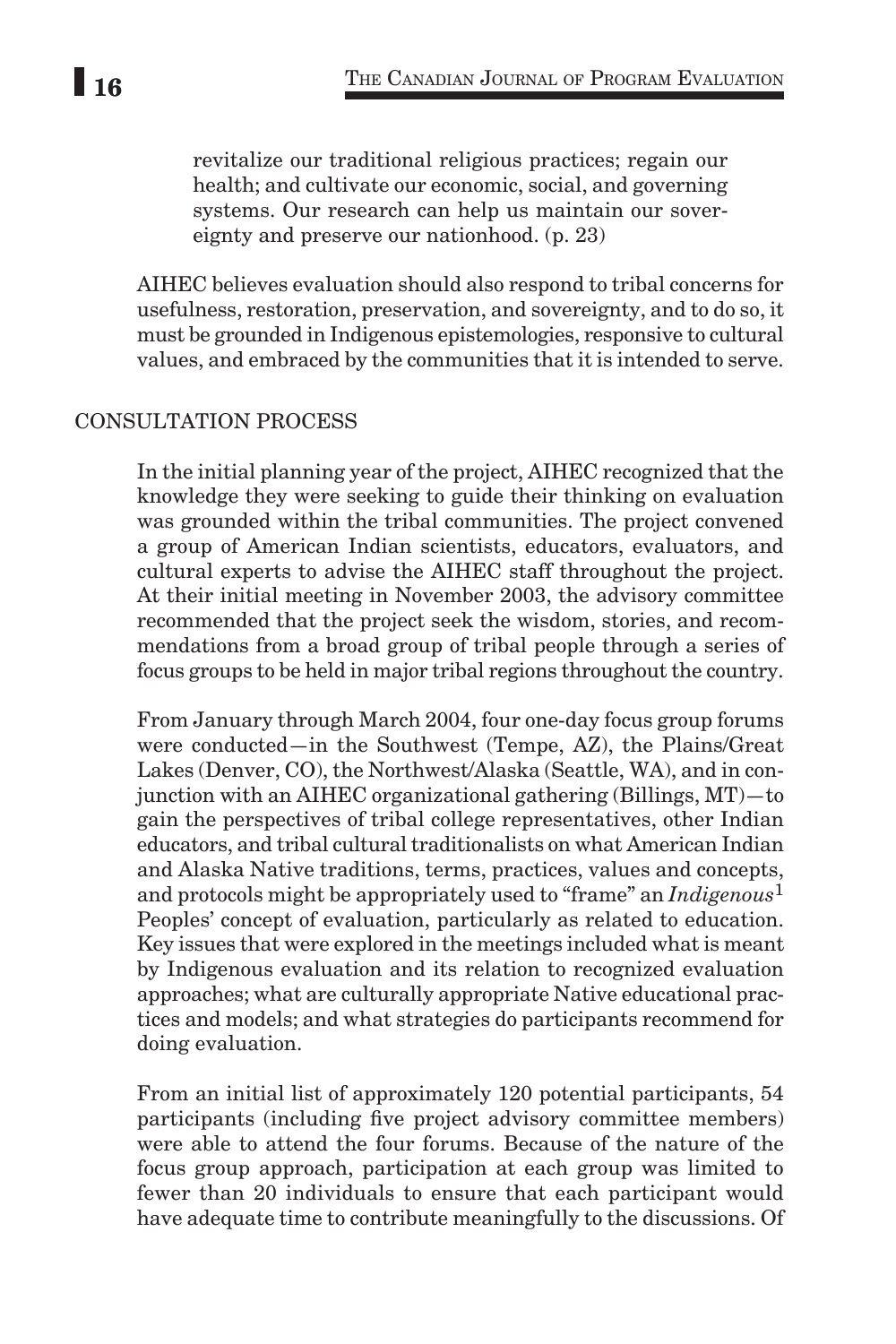the 54 participants, 25 individuals were at the time or formerly had been affiliated with tribal colleges. Several participants played dual roles at the forums, bridging the categories of cultural traditionalists and academician/educators. Utilizing terms from their various Native languages, these individuals provided insight into traditional Native cultural epistemologies as they relate to evaluation from an Indigenous perspective.

The focus groups were coordinated by Carrie Billy, deputy director of AIHEC and principal investigator for the project. The discussions were facilitated by Richard Nichols (Colyer-Nichols, Inc.) and Joan LaFrance (Mekinak Consulting), co-principal investigators on the project. In designing and implementing the focus groups, we honoured our own cultural ways of knowing by using protocols appropriate to our tribal practices. For example, at each focus group, the meeting room was prepared for the important work to be done by "smudging" with sweet grass to purify and clear the air spiritually. Prior to the discussion, all of the focus group participants were given an offering of tobacco to honour them for sharing their wisdom. At the end of each meeting, to thank participants for their contributions to the discussions, the facilitators also gave gifts of food from their respective home cultures to focus group participants. To provide a context for the discussions, each participant was provided, prior to the gathering, with a one-page statement, "What We Believe about Evaluation" which had been developed by project staff based on the advisory committee discussions. Furthermore, although questions were developed to guide the focus groups, the discussion did not follow a question-and-answer format. Rather, the conversation flowed as participants shared ideas and explored traditional values, described these values in their tribal languages, reflected on the cultural contexts of education, and discussed their views regarding evaluation. The following section summarizes some of the stories and the wisdom shared in the focus groups.

# SHARED WISDOM AND STORIES

Not surprisingly, before participants could begin exploring the concepts of Indigenous evaluation, they needed to vent their frustrations with evaluation and told several stories about negative experiences with evaluators. A number of people noted that, in their communities, evaluation is often associated with negative judgements or criticisms and descriptions of deficiencies or failings. Many stories illustrated how evaluation has come to be associated with exploitation, oppres-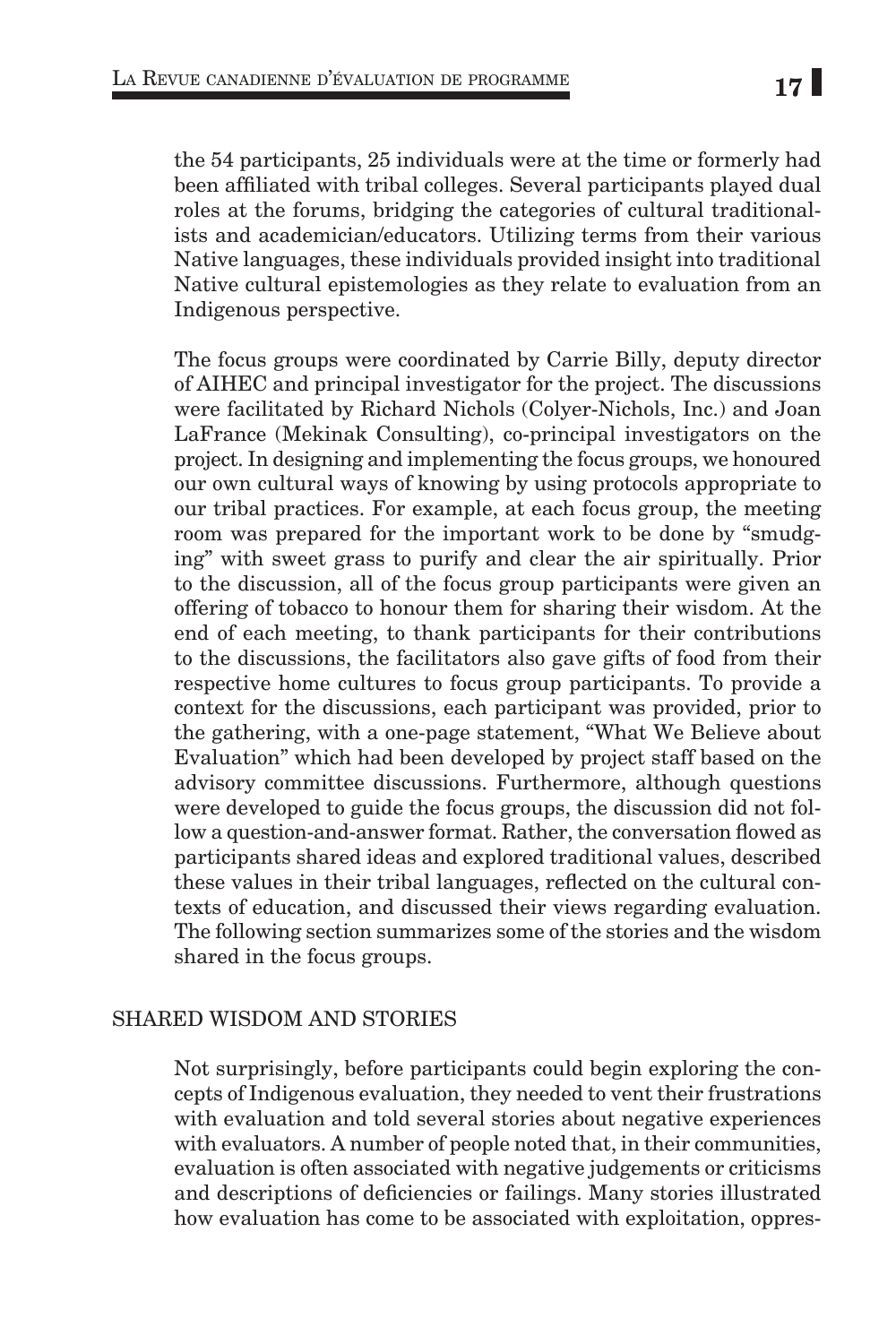sion, loss, and deficiency. Some expressed the view that evaluation, as taught in a Western tradition, focuses on assessing against non-Indian standards. When these standards become the definition of success, evaluation fails to recognize strengths in the community. It was noted that evaluators should recognize this history and the failure of evaluation to serve communities. An important recommendation arising from these discussions was that, to counter this negative legacy, it was critical that evaluation be redefined. Rather than conveying judgement, evaluation should be viewed as an opportunity for learning.

### Taking Ownership

A strong theme throughout the discussions was taking ownership for defining success and "telling the story" from the perspective of the community's values and aspirations. One experienced evaluator argued that there is a responsibility to let the community know that there is flexibility in what is to be measured and assessed. Communities can define the standards. Another evaluator described the importance of being an advocate and telling the program's story:

Most of the programs I've seen, I know immediately how much work they put in, so I just say forget all the rules about evaluation. I'm going to tell their story, and I'm going to become the voice for this group. So I would tell their story, and you can do that by putting it in their own words, you know, here's what's being said, and so you become sort of an advocate for those people, because you want to make them shine. And so for those programs that are really strong, I think about, you've got to celebrate their accomplishments, and that's what, to me, evaluation is about, and I just forget about all the other things that I learned in graduate school, in our doctoral programs, and I just say, you know, somebody's got to tell their story.

From an Indigenous perspective, for evaluation to be *true* and useful that is, a good evaluation—the evaluator must have an understanding of the self-determination that fuels the goals and aspirations of Indian communities to preserve, restore, and protect their cultures and ways of doing things. Although programs being evaluated might contain activities similar to those in most American schools, there is always a subtext about self-determination in Indian Country that must be heard by evaluators. One participant described the duality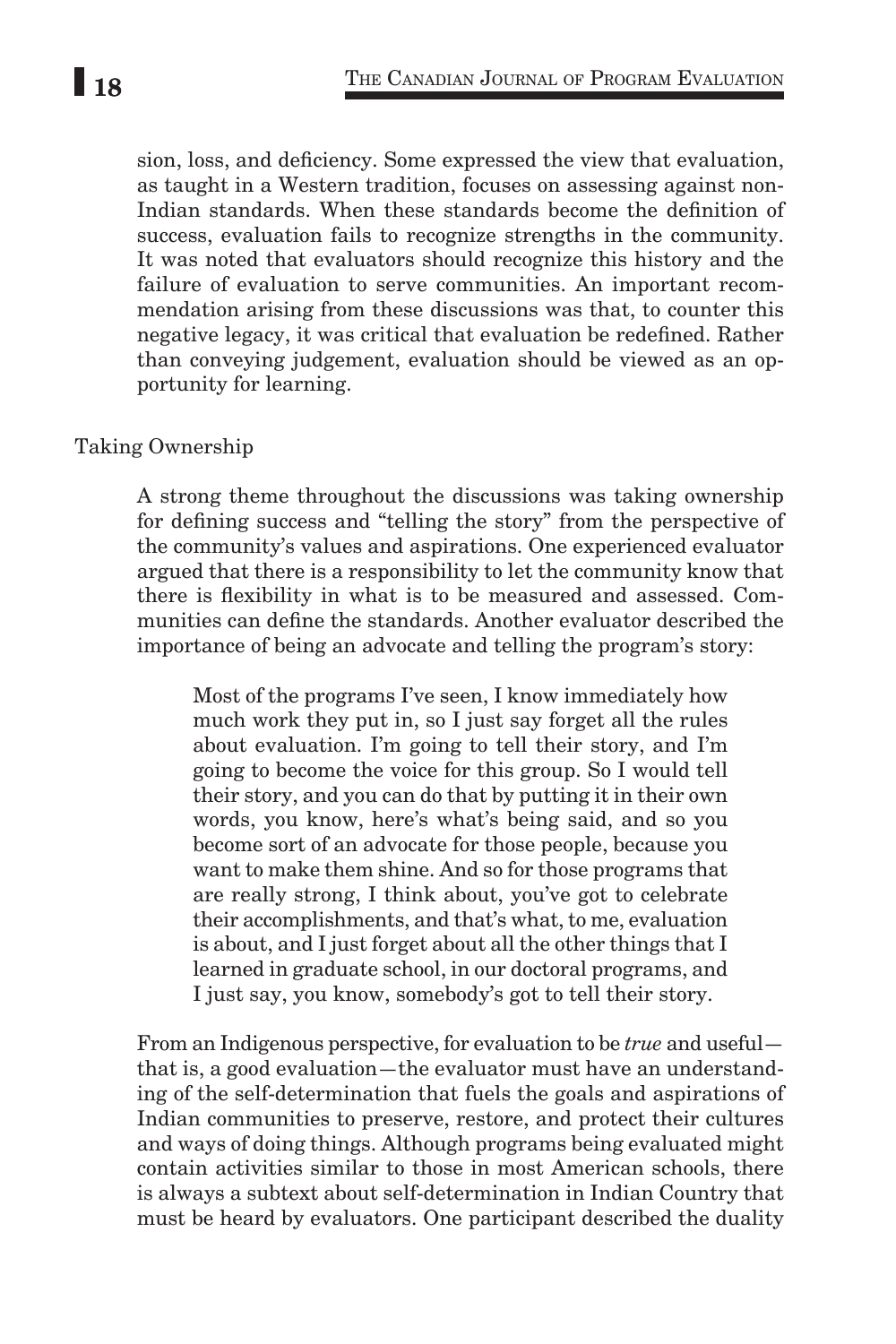that living in two worlds creates for education. On one hand, educational programs must meet state or federal standards, yet many projects do not want to merely duplicate mainstream approaches. These programs also strive to use culture and language, to reinforce tribal values, and to build "a whole energy in self-determination, of wanting to be something beyond what we are expected to be." Thus, a good evaluation has to sort through complexities of expectations imposed by funders, as well as those emanating from a self-determining community.

Another participant noted the value of Indigenous knowledge, but cautioned that there are many who deny it exists, including even some tribal community members who have been educated through Western institutions. Also, she noted the many instances of how Indigenous knowledge is expropriated by non-Indians and renamed and credited to these individuals. Using Indigenous knowledge to inform evaluation provides many provocative challenges in articulating how to frame the concept of evaluation in tribal terms. At each focus group, several participants were able to provide cultural guidance on evaluation from their specific tribal perspectives. It was noted that while the term "evaluation" may not translate literally into specific Native words, conceptually there are terms, processes, or metaphors that relate to the sense of knowledge creation and/or problem solving within an Indigenous community. In connecting Native language and culture to evaluation, participants described the need for community engagement and an emphasis on personal development within the context of a tribal value system. Evaluation was not distinguished from group process, self-development, education, or, more broadly, living a good life.

# Traditional Ways of Community Reflection and Assessing Worth

When asked to consider how evaluation is approached in an Indigenous fashion, some participants described specific communal or tribal processes of decision-making and reflection. Their stories illustrated the importance of deep deliberation within a community that goes beyond discussion of the agenda or substance of the meeting, reinforcing the concept that actions have consequences beyond the immediate and that deliberations must thus explore these consequences that may span generations. In recognition of these consequences, it was noted that evaluative deliberation should also engage cultural protocols, such as opening prayers in the Native language to connect the deliberations with spiritual guidance from the Creator and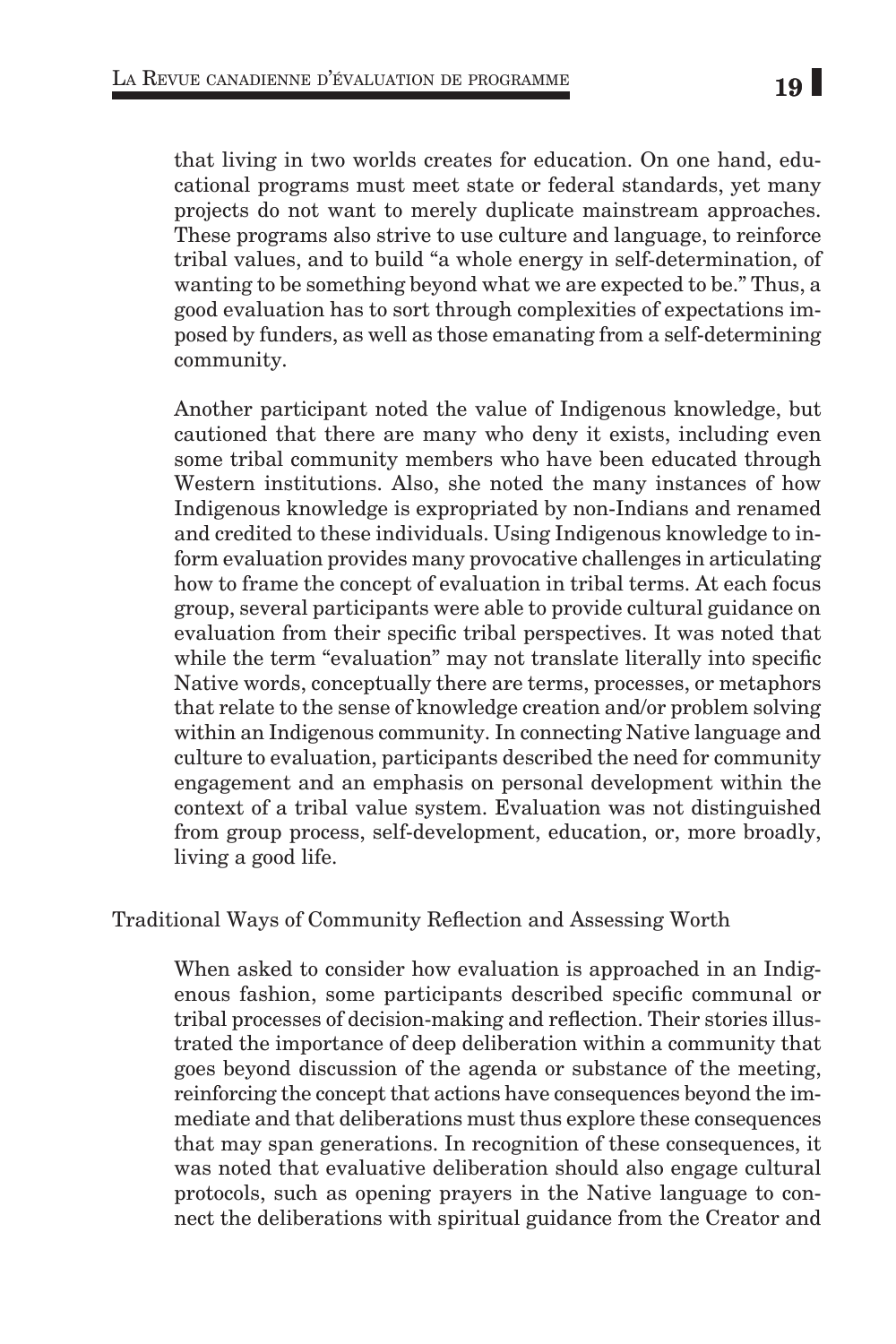ancestors in order to properly interpret the subjective and intuitive feelings of the people regarding the content under discussion. Communication is not only focused on content of a discussion. Importance is also placed on the proper ways of communicating, such as the use of "respectful language." The deliberation processes described in the focus groups reinforced the importance of community as a central value in Indigenous thinking.

The personal attributes of goodness, personal worth, and being a strong person emerged from participants' reflections about how evaluation might be expressed in traditional ways. For many of the cultural experts in the groups, traditional or cultural conceptualizations of evaluation in education meant the assessment of personal completeness or the development of each student's particular strengths within the context of a tribal way of thinking and a communal setting. Their stories stressed the importance of moral development related to cultural values, not just achievement of material success. These stories suggest that Indigenous evaluation needs to incorporate a broad range of standards when assessing what is of value for a community or program.

Respecting and Inviting Elder Knowledge

Another strong theme in the conversations was the importance of including elders when designing and conducting evaluation, as well as in assessing student achievement. Most agreed that inclusion of elders is critical to an Indigenous evaluation framework. As one person explained, "I would think that if we were to develop an Indigenous evaluation process that we would somehow have to assure that we are including [elders], the people who actually possess that knowledge. Sometimes we don't ask them for the information that they have. And when we do ask, we're amazed at what they tell us."

## Understanding the Role of Time

The concept of time arose as a critical factor in Indigenous notions of evaluation. One participant in the Denver meeting noted that a "true" assessment of learning takes time. He quoted a saying in his Native language and explained that it translated as "Eventually you will know in the future what you have been taught today." This orientation to process suggests that evaluation in the Western sense of measuring within a discrete timeframe will generally fall short of the Indigenous notion of taking time to fully comprehend what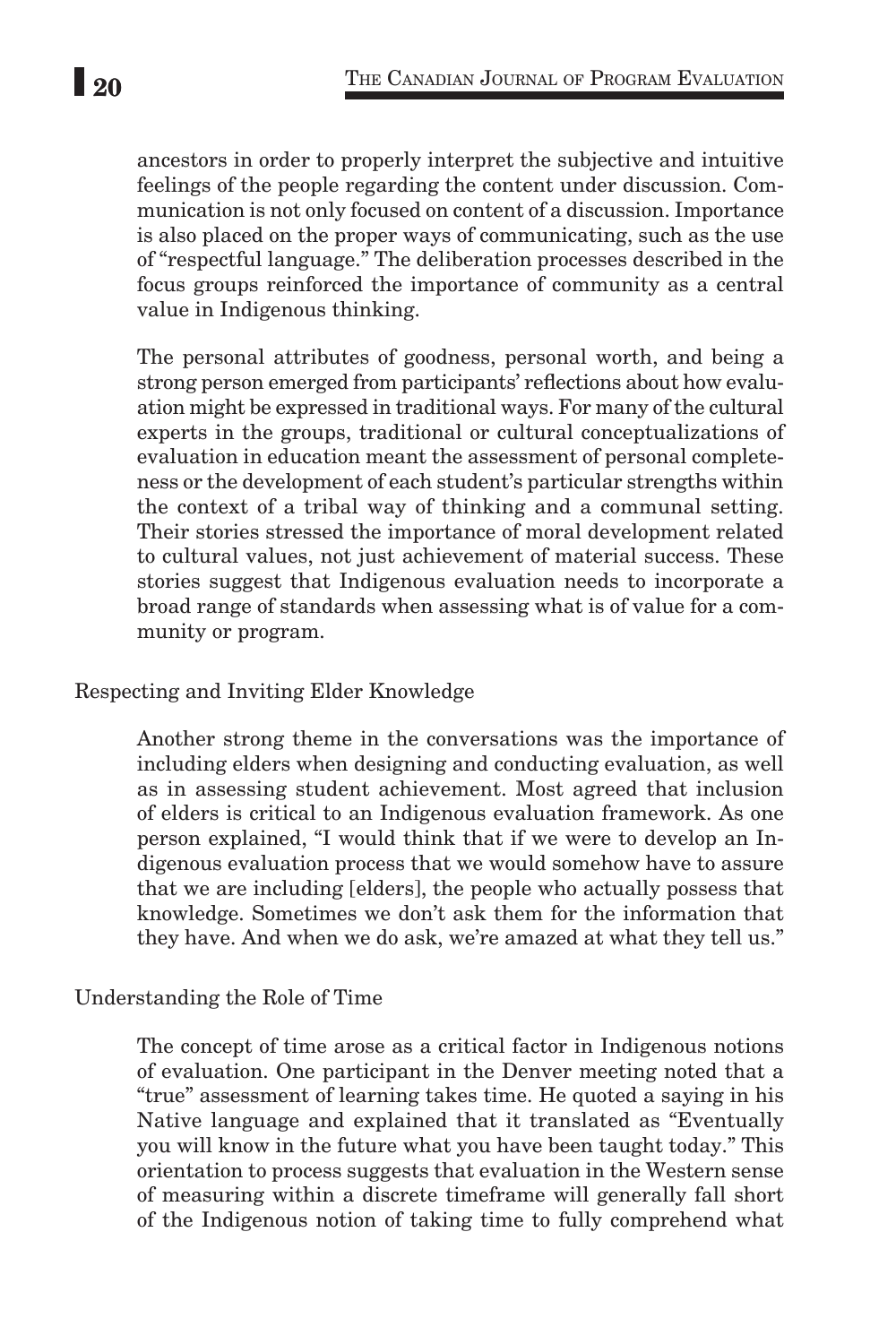has been learned, how it was learned, and how it is demonstrated. The Western concepts of efficiency or expeditiousness were seen as unimportant compared to the task of taking time to assess students' growth in both depth and breadth of knowledge.

Another recurring theme in the discussion of program evaluation was timing. It was recommended that evaluation begin in the early stages of program implementation in order to fully engage the staff and community. More than a few participants noted that Indians, especially elders, "take things seriously," and, thus, need sufficient time for deep consideration and deliberation in order to understand what is being asked of them in an evaluation process. Participants recommended giving elders time to reflect before asking their opinions; furthermore, engaging them in conversation was seen as often more effective and respectful than having them complete a survey questionnaire.

### A Sense of Becoming

There was a significant conversation across the focus groups regarding traditional values, the struggle for communal as well as individual wellness, and the dynamics of ever evolving into one's personhood. Although these concepts might seem ephemeral, understanding and appreciating their roles in our communities is important for evaluation. There was much discussion of the concept of *historical trauma* as a result of cultural repression, the need to heal and work toward individual and community wellness. Within this context, evaluation is valued when it reflects community values and contributes to learning related to cultural renewal and revitalization.

Furthermore, this concept places the idea of learning within a broader context in which merit or worth is the culmination of a life-long journey toward self-actualization that is realized within the shared meanings and cultural parameters of the community. Thus, it was noted that evaluation should reflect insights and understandings captured in the sense of becoming. As one participant eloquently explained:

[In our efforts, we are] about becoming, we are always becoming…. And so they talk about people becoming—not of its finality but of its becoming because we are people who are constantly growing and changing and learning, even as we get older and older, we're still learning, and like in a lot of the older [evaluation] models and the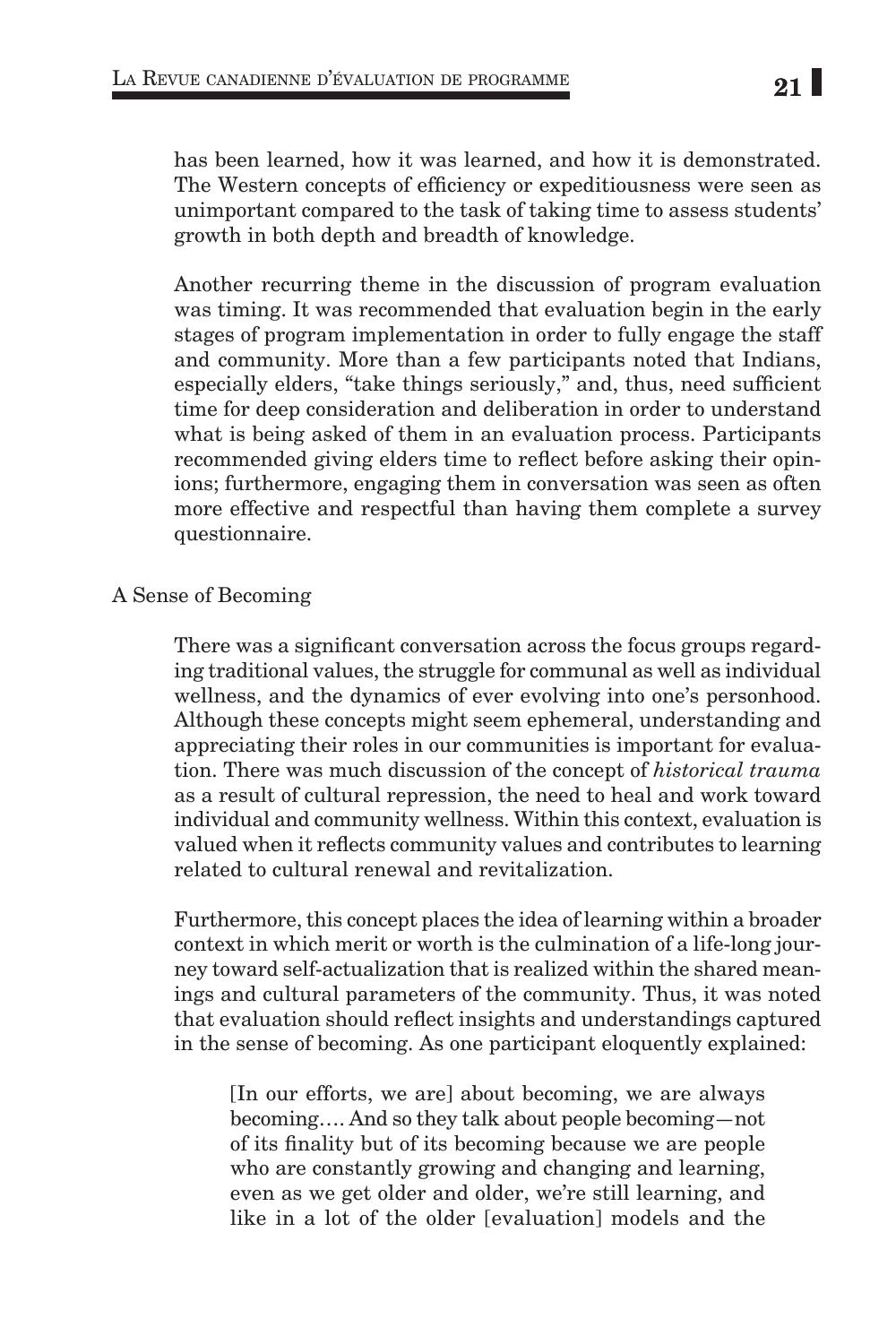measurement, it's so finite, the achievement score, that one place in becoming, which we know is just a measure of that moment. So somehow this becoming … is [not only] one element within a [single] context but a larger picture … living within this larger frame and in harmony, and in peace and in that sense of place…. I think that most evaluation systems have a hard time capturing that.

### DEFINING CORE VALUES

As we combed through the focus group transcripts, the notes from the advisory committee meetings, and our own experiences as Native people, the research question arose:

Is there a set of core beliefs or common values that can serve as a foundation for framing a tribal approach to evaluation?

Four key values emerged from our analysis: (a) being a people of a place, (b) recognizing our gifts, (c) honouring family and community, and (d) respecting sovereignty. These values serve as cornerstones of the AIHEC evaluation framework.

#### People of a Place

Among Indigenous cultures, the land and environment is a living presence. Tribal creation stories explain how a People came to be in a place that is central to their sense of a homeland. Despite wrenching histories detailing the loss of much of our homelands and even displacement from them, we still have strong connections to the natural world within and around these places – the lands, mountains, oceans, rivers, lakes, and other features that make up our homeland. Our sense of place provides roots to our communities and defines our nationhood. In *God is Red*, Vine Deloria (1997) writes about these sacred places:

The vast majority of Indian tribal religions … have a sacred center at a particular place, be it a river, a mountain, a plateau, valley, or other natural feature. This center enables the people to look out along the four dimensions and locate their lands, to relate all historical events within the confines of this particular land, and to accept responsibility for it. Regardless of what subsequently happens to the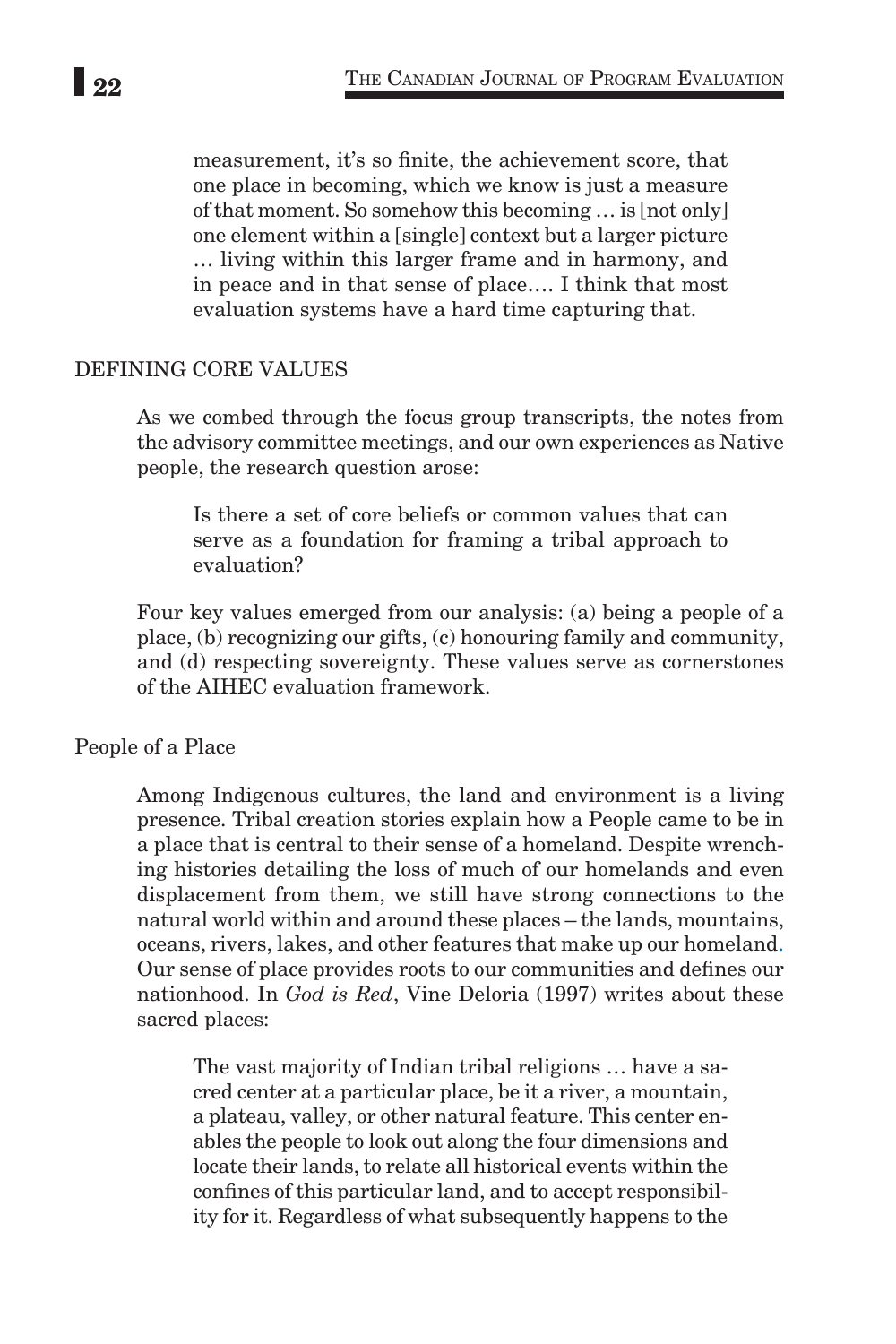people, the sacred lands remain as permanent fixtures in their cultural and religious understanding. (p. 67)

In addition to a tribal people's responsibility to their sacred places, there is a reciprocal relationship in this profound connection to land. This is expressed by an Apache woman who explains, "The land is always stalking people. The land makes people live right—the land looks after us" (Brasso, 1996, p. 38). A tribe's Indigenous knowledge is intimately connected to the natural world and is centred on learning about the place of the People within it—nature's balances and relationships. This sense of place is the opposite of the Western perspective, which seeks to manipulate the natural world into a so-called "better" man-made environment.

## Recognizing Our Gifts

Within the traditional concepts of the living universe and relationship, respect is a moral imperative. Every entity within the natural world has its purpose, and thus it demands our respect. Among our fellow tribespersons, each one should be given the right to exercise free will and choice within its own realm. This core value of respect requires that the uniqueness of every person be honoured by valuing his or her gifts. In an educational context, this means that each student's skills and talents, as well as learning style, should be taken into consideration. Moreover, individual student growth is valued regardless of whether it measures up to a normative standard. The evaluator's task, then, is to devise measures that respect individual learners' growth and progress.

Some people use the term *personal sovereignty* to denote this respecting and encouragement of the full development of one's gifts. That is, each person should be permitted to fulfill his or her destiny. However, along with this freedom for self-expression, there is a correlated responsibility to respect the relationships one has within a living universe. Responsibility for maintaining harmony of life falls equally on all, as does a responsibility to use one's gifts to contribute to the community. Rupert Ross (1992), a legal scholar who has observed and written about First Nations in Canada, explained this sense of personal sovereignty as

the conviction that life is a process of slow and careful self-fulfillment and self realization. That process of maturation continues until death, and so no one ever becomes all that they can become. The duty of all people, therefore,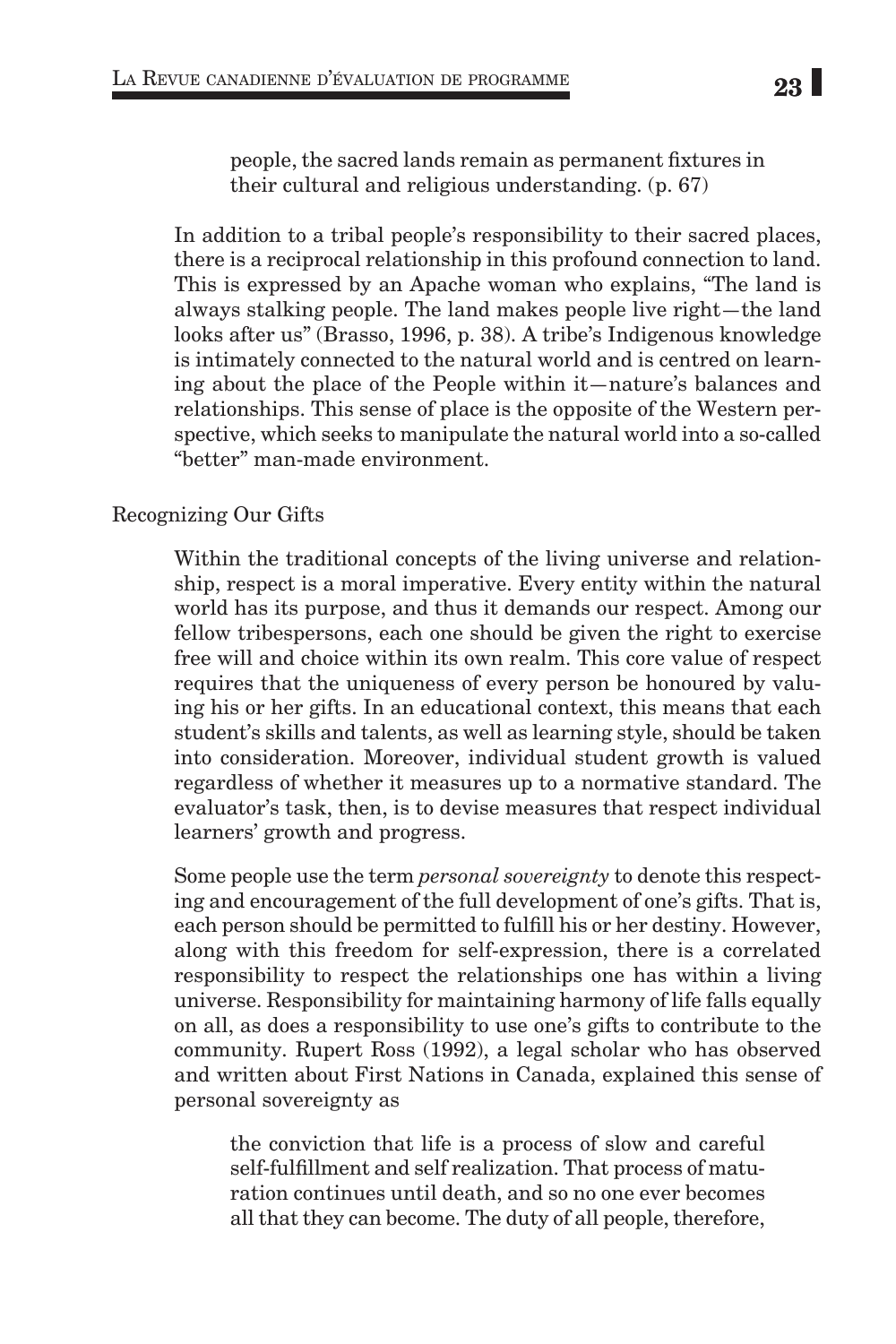is to assist others on their paths, and to be patient when their acts or words demonstrate that there are things still to be learned. The corollary duty is to avoid discouraging people by belittling them in any fashion and so reducing their respect for and faith in themselves. (p. 27)

### Centrality of Community and Family

Unlike the American focus on individualism and independence, among Indigenous people family and community are core elements of one's personal identity. An American Indian person sees him/ herself through the prism of their relatedness to others within their tribe. This centrality of family and community is manifested in myriad ways by different tribes. Most, if not all, tribal cultures recognize or are organized around various tribal kinship groups. Some have clans; others, such as the Lakota, recognize extended family groups—the *tiospaye.* Greg Cajete (2000) writes that it is in this understanding of one's place within community that one comes to oneself:

The community is the place where the forming of the heart and face of the individual as one of the people is most fully expressed. It is the context in which the person comes to know relationship, responsibility, and participation in the life of one's people. (p. 96)

When we introduce ourselves to others from the same or different tribal backgrounds, we show respect by acknowledging our tribal background, lineage, ancestry, and kinship affiliation. In doing so, we are connecting the present with those who have lived before. As we proceed in life, through this ceremonial protocol our relationship to our community is expressed while acknowledging that we have many grandmothers, grandfathers, aunts, uncles, and cousins without whom we would not exist. All our ancestors and relations are part of who we are as people and as a family. In most, if not all, tribal communities, the distinction that non-Indians make between nuclear and extended family does not apply, because for many of us our cousins are our brothers and sisters, and our aunts and uncles carry the same authority as our parents.

#### Sovereignty

Because of this deep connection to one's tribe, Indian people place a great value on tribal sovereignty. Tribal sovereignty is an expres-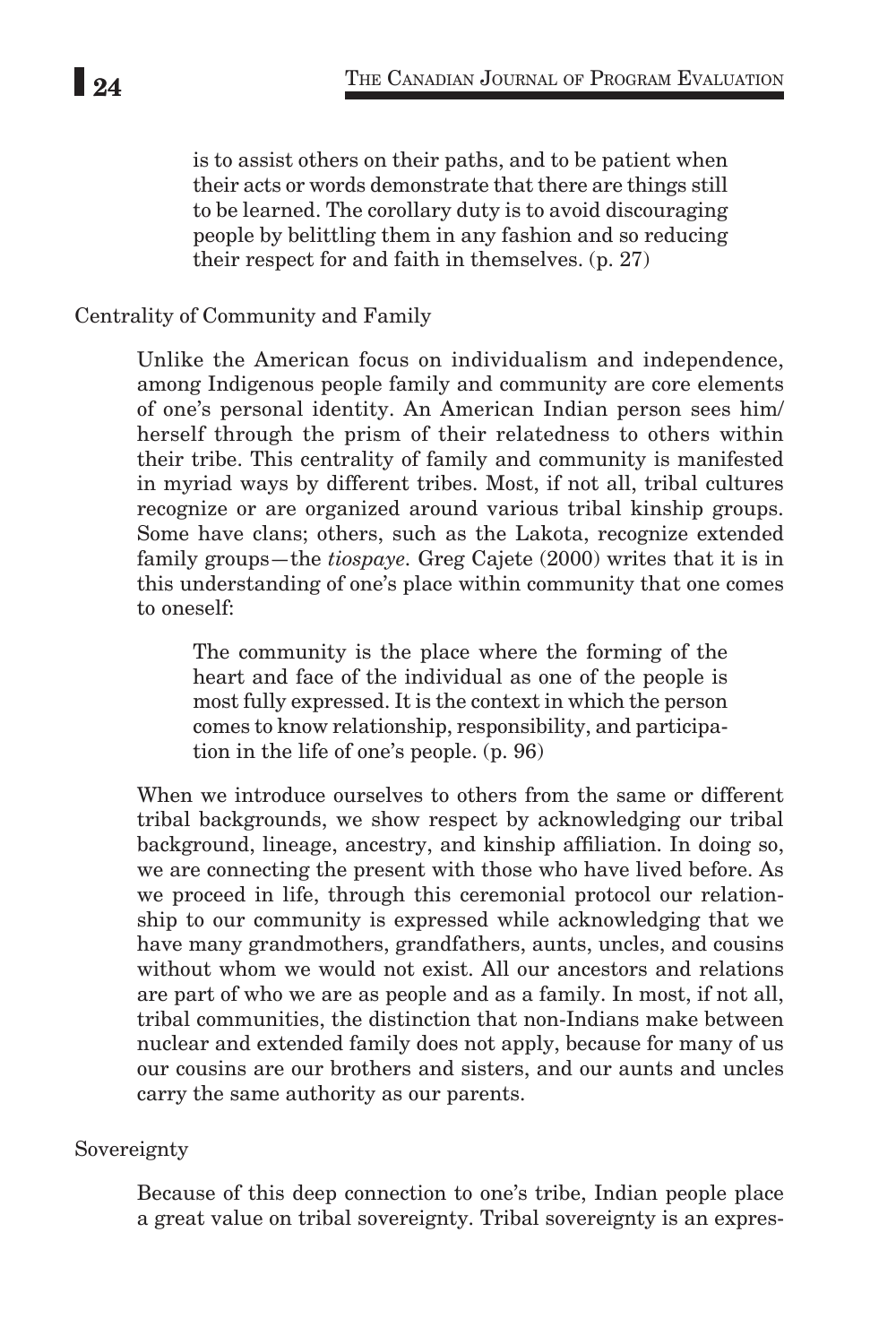sion of our ongoing nationhood, a recognition that our tribes have survived decades of cultural and actual warfare, as well as oppression. Although it is vested in a simple clause embedded in the U.S. Constitution, for tribes, sovereignty derives from our sense of place, our language, history, and culture. It is deeper than simply a legal or political relationship. Evaluation has a responsibility to support nation building.

Good … projects in Indian Country are explicitly part of a nation-building agenda—that is, local people have themselves planned the project and placed it within a larger vision of what they hope their nation will be. Project evaluation can contribute to these nation-building efforts by providing needed feedback to local implementers and activists about what the problems that plague their nations are, how the problems might be solved, and how well the solutions are working. (Robertson, Jorgensen, & Garrow, 2004, p. 519)

Reclaiming our Indigenous ways of knowing is an assertion of tribal sovereignty. As tribal people assert rights to design our own institutions, such as our schools and educational programs, or to redesign other institutions, such as our tribal governments and court systems, we bring into place values that are fundamental to our ways of knowing. Reclaiming our ways of determining merit and worth is also part of this process.

## INDIGENOUS WAYS OF KNOWING, CULTURAL VALUES, AND EVALUATION PRACTICE

To build a framework for Indigenous evaluation, the AIHEC project staff investigated how Indigenous knowledge is conceptualized and described by several Indigenous scholars in contrast to knowledge creation from a Western perspective or world view. Among those scholars, Marlene Brant-Castellano (1997), a Mohawk of the Bay of Quinte Band in Canada, describes three categories of Aboriginal knowledge:

• *Traditional Knowledge*: handed down through the generations—creation stories, origins of clans, encounters between ancestors and the spirit world. This knowledge can also be based on the history and experiences of the people. This knowledge reinforces values and beliefs.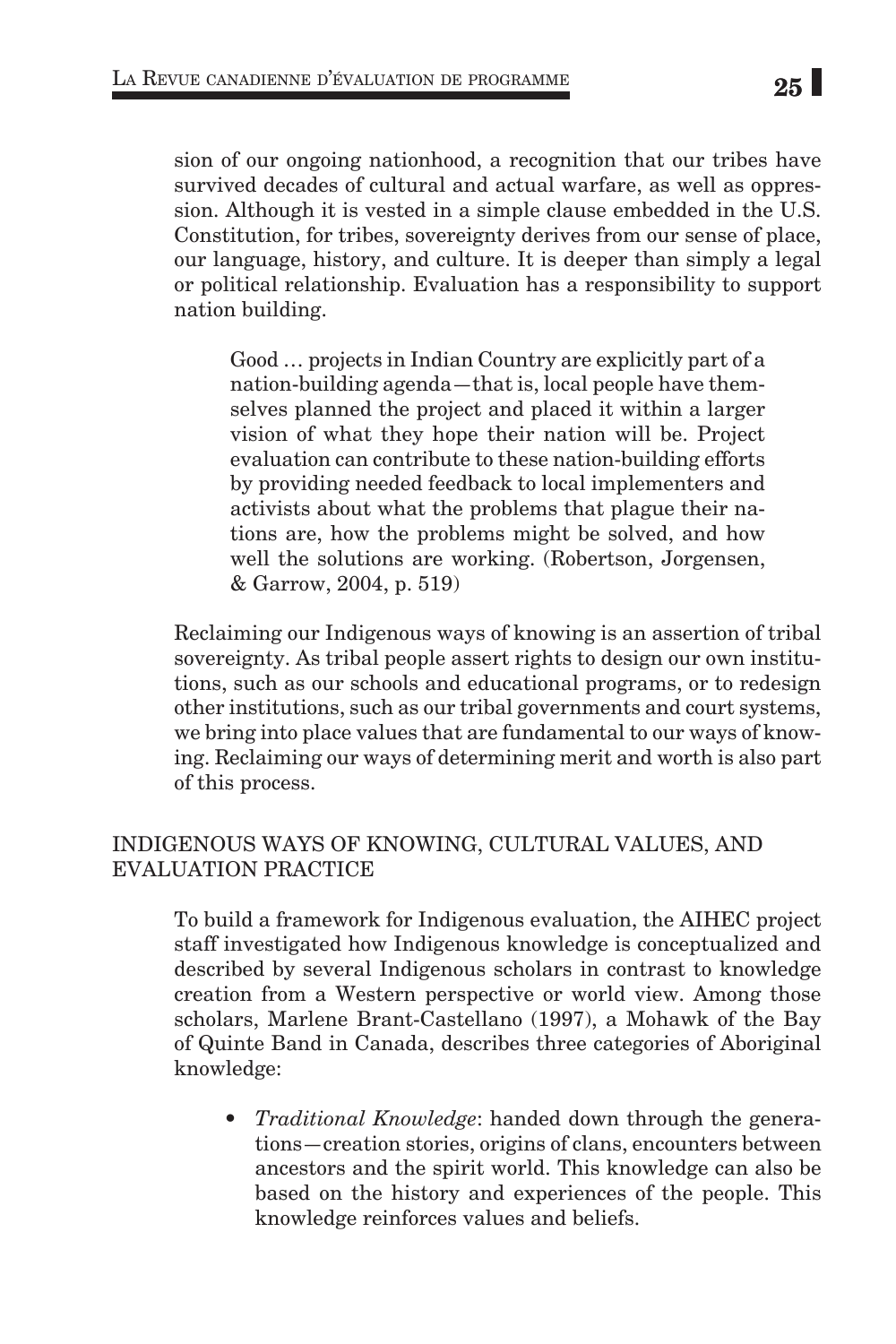- *Empirical Knowledge*: gained through careful observation from multiple vantage points over extended time
- *Revealed Knowledge*: acquired through dreams, visions, and spiritual protocol. (p. 23)

Vine Deloria (1999) noted that "The old people experienced life in everything." In his essay, "If You Think about It, You Will See It Is True," he explains that knowledge itself has life and moral purpose. The energy or spirit permeating the universe forms connections and "participates in the moral content of events, so responsibility for maintaining the harmony of life falls equally on all creatures" (pp. 49, 52).

He further explains:

The old Indians were interested in finding the proper moral and ethical road upon which human beings should walk. All knowledge, if it is to be useful, was directed toward that goal. Absent in this approach was the idea that knowledge existed apart from human beings and their communities, and could stand alone for "its own sake." In the Indian conception, it was impossible that there could be abstract propositions that could be used to explore the structure of the physical world.… Knowledge was derived from individual and communal experiences in daily life, in keen observation of the environment, and interpretive messages that they received from spirits in ceremonies, visions, and dreams. (p. 44)

Indigenous knowledge relied on interpreting our experiences, of which all are valuable:

We cannot "misexperience" anything; we can only misinterpret what we experience. Therefore, in some instances we can experience something entirely new, and so we must be alert and try not to classify things too quickly. (p. 41)

These discussions of Indigenous knowledge stress the relevance of wisdom accumulated over the ages, the importance of keen observation of phenomena using multiple ways of knowing, and the value of understanding relationships that exist within all that we experience. They also suggest that knowledge has no function in isolation from use. For this reason, knowledge creation carries with it a moral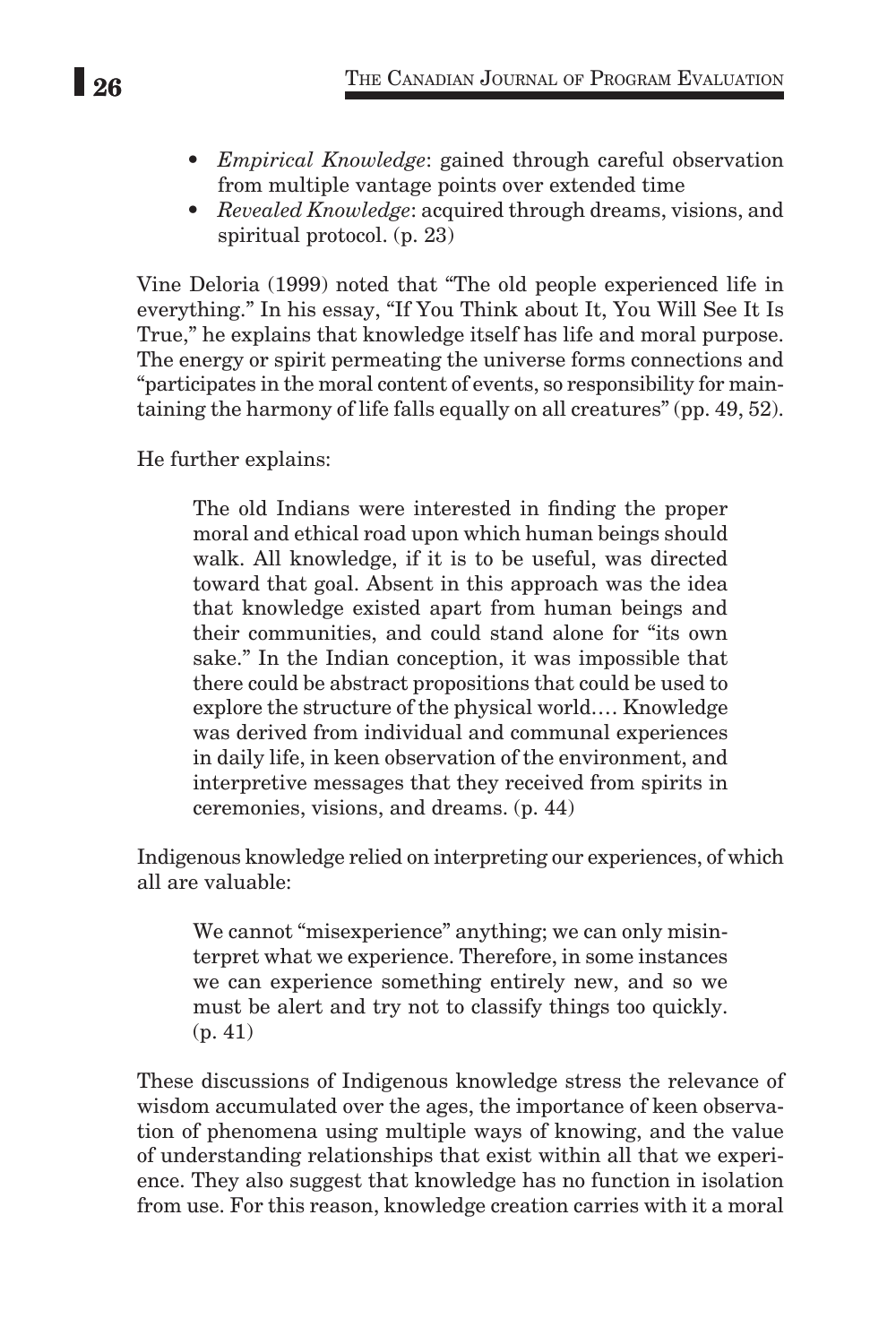purpose, as well as a responsibility for its application or use for the betterment of community or environment.

These Indigenous views about the nature of knowledge and knowledge creation have major implications for evaluation. They require that as evaluators we must continually remind ourselves of our responsibility to be comprehensive in our observations, to value subjective experience as well as objective data, and to ensure that we are contributing to the health and well-being of the world.

The AIHEC framework describes how Indigenous ways of knowing can shape ways in which culturally congruent evaluation can be conducted in our communities. The core values described in the previous section—or other core values particular to a specific Indigenous community—can guide how evaluation should be practiced in our communities. For example, using the core values, we recognize that tribal programs are "place based"; consequently, evaluation must be designed to capture the contextual situations and connections to the place in which they operate. Furthermore, this emphasis on context suggests that the emphasis in designing an evaluation should not be on testing the generalizability of a program to other communities, but rather on seeking to understand how each program fits its particular situation and contributes to local understandings of what works. Thus, it may not be appropriate to attempt to use evidencebased models that may not necessarily be replicable due to the unique circumstances within a particular Native community.

Indigenous evaluators also have an obligation to recognize unique gifts—for example, the unique skills and talents of individual students or program participants—and cannot be limited to using only narrow measures of merit or achievement to assess learning, progress, or achievement. The fact that community is central to our sense of being a People should be accounted for in our evaluation practice through the use of participatory approaches and transparent practices. Finally, sovereignty dictates that evaluation belongs to the tribe and community and should be practiced in ways that build capacity and ensure local control and ownership. Table 1 provides an overview of how the beliefs regarding Indigenous knowledge and core/common cultural values can influence evaluation practice in our communities.

It is also important to acknowledge that prayer and ceremony can play a critical role within Indigenous evaluation practice. Throughout the process of building a framework for Indigenous evaluation, the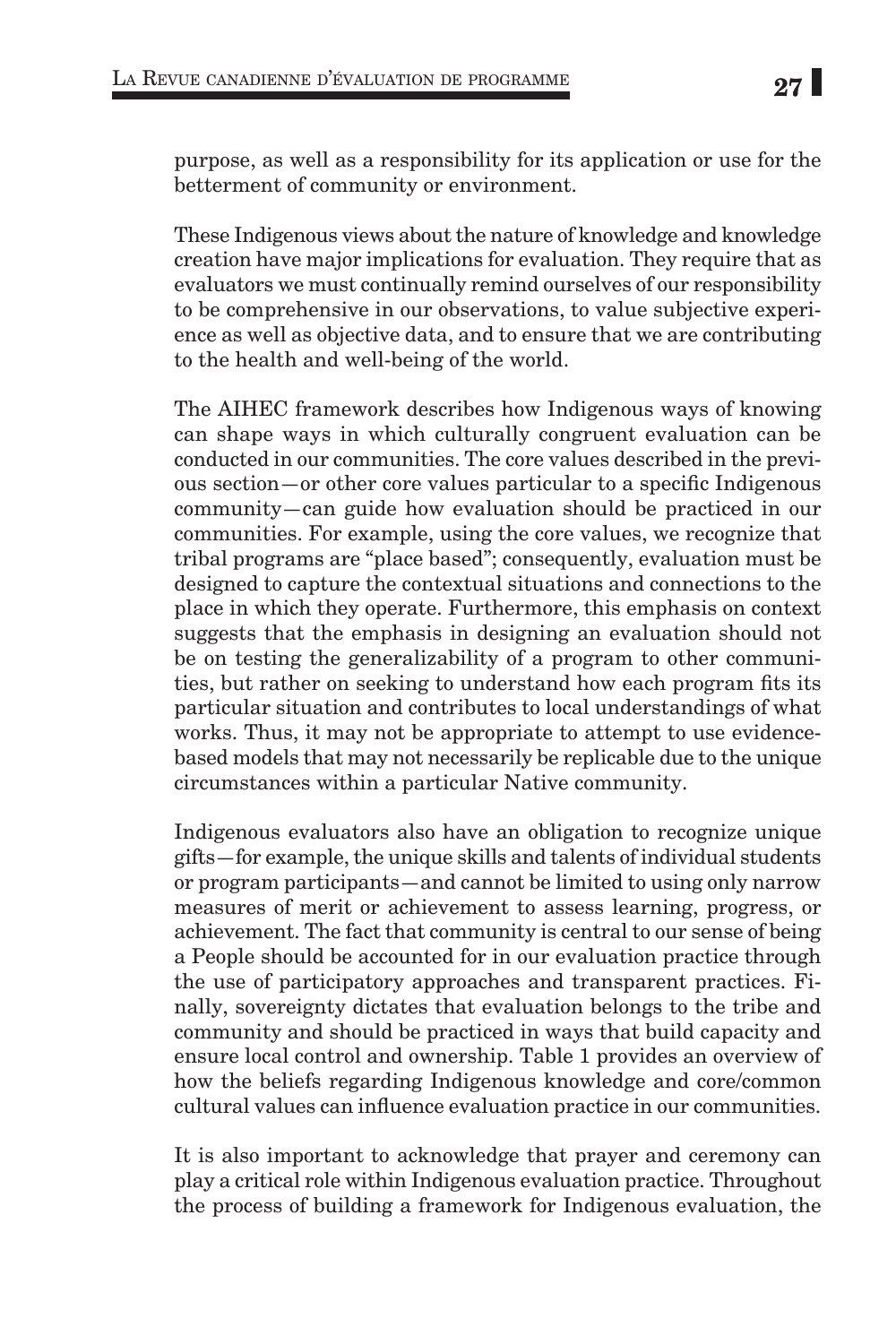AIHEC project staff has sought direction through prayerful reflection. Throughout this journey, we have been fortunate that our partners including Advisory Committee members, focus group participants, local tribal college staff, and others participating in the piloting of the curriculum—have offered songs to guide us and prayers for our project in their sweat lodges. We believe that the ways of knowing that emerge from these connections with the spiritual realm are important in ways that do not lend themselves to outlining in tables or describing in a narrative.

Over the next year, AIHEC will be offering training workshops to personnel in tribal colleges and others involved in Indian education.

| Core Values                                             | Indigenous Evaluation Practice                                                                                                                                                                                                                                                                                                                                              |
|---------------------------------------------------------|-----------------------------------------------------------------------------------------------------------------------------------------------------------------------------------------------------------------------------------------------------------------------------------------------------------------------------------------------------------------------------|
| Indigenous knowledge<br>creation<br>context is critical | Evaluation itself becomes part of the context; it is not an "external" function<br>$\circ$<br>Evaluators need to attend to the relationships between the program and<br>$\circ$<br>community<br>If specific variables are to be analyzed, care must be taken to do so without<br>$\circ$<br>ignoring the contextual situation                                               |
| People of a place                                       | Honour the place-based nature of many of our programs<br>$\circ$<br>Situate the program by describing its relationship to the community,<br>$\circ$<br>including its history, current situation, and the individuals affected<br>Respect that what occurs in one place may not be easily transferred to<br>$\circ$<br>other situations or places                            |
| Recognizing our gifts-<br>personal sovereignty          | Consider the whole person when assessing merit<br>$\circ$<br>Allow for creativity and self-expression<br>$\circ$<br>Use multiple ways to measure accomplishment<br>$\circ$<br>Make connections to accomplishment and responsibility<br>$\circ$                                                                                                                              |
| Centrality of community<br>and family                   | Engage the community, not only the program, when planning and<br>$\circ$<br>implementing an evaluation<br>Use participatory practices that engage stakeholders<br>$\circ$<br>Make evaluation processes transparent<br>$\circ$<br>Understand that programs may focus not only on individual achievement,<br>$\circ$<br>but also on restoring community health and well-being |
| Tribal sovereignty                                      | Ensure tribal ownership and control of data<br>$\circ$<br>Follow tribal Institutional Review Board processes<br>$\circ$<br>Build capacity in the community<br>$\circ$<br>Secure proper permission if future publishing is expected<br>$\circ$<br>Report in ways meaningful to tribal audiences as well as to funders<br>$\circ$                                             |

**Table 1 Core Values and Evaluation Practice**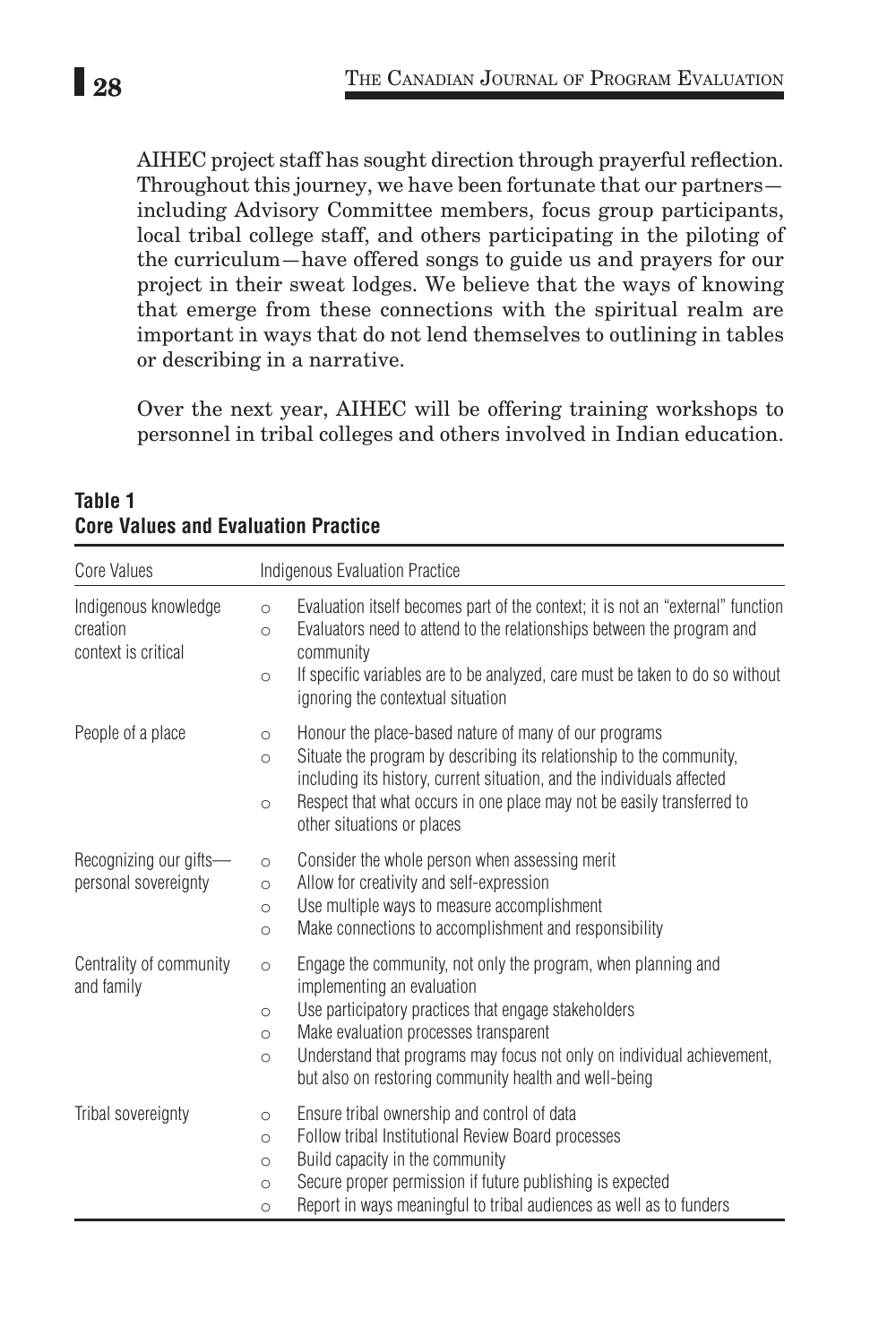The project staff views the Indigenous Evaluation curriculum as a process, an invitation to reframe evaluation practice by centring it through Indigenous ways of knowing and aligning it with core tribal values. Although the curriculum is constructed around the four core values that emerged in the project's discussions and research, the workshops will be an invitation for participants to reflect on their own tribal or community values and consider how these should influence their own evaluation practice.

AIHEC'S development of a framework for evaluation is only one of a number of efforts to redefine research and evaluation to reflect Indigenous knowledge systems and values. Fiona Cram (2009), an Indigenous scholar from New Zealand, describes *Kaupapa Mäori* research that is based on seven Maori principles initially outlined by Linda Tuhiwai Smith (1999). A Native Hawaiian scholar, Ku Kahakalau (2004), explains her own personal pathway to "Indigenous heuristic action research" that adheres to Hawaiian protocols of communications and data collection. The Alaska Native Knowledge Network (www.ankn.uaf.edu) is a resource for compiling and exchanging information related to Alaska Native knowledge systems and ways of knowing. The World Indigenous Nations Higher Education Consortium (WINHEC) has developed a higher education accreditation process that recognizes "the inherent diversity of Indigenous cultural histories, traditions and world views, all of which must not only be acknowledged, but must be recognized and celebrated as a valued asset and serve as one of the fundamental premises on which the accreditation process rests" (WINHEC, 2003, p. 4). These are only a few examples of Indigenous Peoples' efforts to reframe research and evaluation using inherent values and ways of knowing.

Framing evaluation practice to be responsive to Indigenous values is and will continue to be an evolving process, a "coming to be." Our journeys to define and implement relevant evaluations will need to look to our own traditions while also recognizing the merits of Western practices such as participatory and empowerment evaluation. There is no one set of steps or practices that define Indigenous evaluation. What it is, or becomes, will emerge from our collective attempts to ensure that traditional values are at the core of any approach to evaluating programs in our communities. The AIHEC project hopes to inspire those who participate in the training workshop sessions to explore their own tribal ways of knowing, assessing merit, and evaluating program experiences.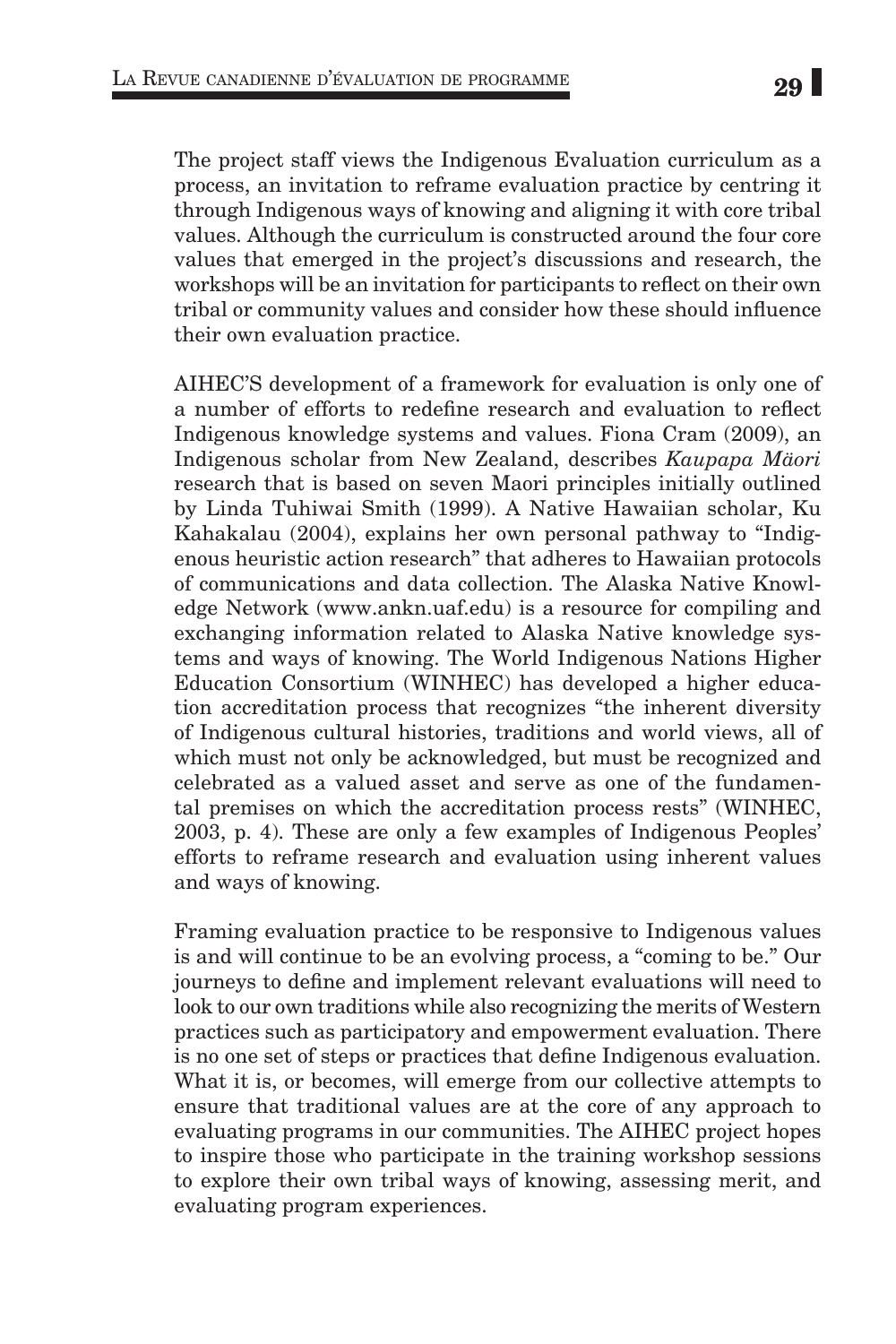## ACKNOWLEDGEMENTS

This project was made possible through funding from the National Science Foundation, Grant number REC-0438720.

## NOTES

1. The term *Indigenous*, as used in the framework, encompasses American Indian tribes and communities and Alaska Native tribes, corporations and villages, First Nation and Aboriginal peoples of Canada as well as Native Hawaiian communities and organizations. The term is not meant to connote "pan-Indian" cultural traits or factors, nor is it meant to replace the primacy of tribally specific concepts, terms, or values.

## REFERENCES

- Boyer, P. (1993). The utility of scholarship: an interview with John Red Horse. *Tribal College Journal of American Indian Higher Education, 4*, 18–19.
- Brant-Castellano, M. (1997, May). *Partnership: The key to ethical crosscultural research*. Speech presented to the Canadian Evaluation Society, Ottawa, ON.
- Brant-Castellano, M. (2000). Updating Aboriginal traditions of knowledge. In G.J. Sefa Dei, B.L. Hall, & D. Goldin-Rosenberg (Eds.), *Indigenous knowledge in global contexts: Multiple readings of our world* (pp. 21–36)*.* Toronto: University of Toronto Press.
- Brasso, K.H. (1996). *Wisdom sits in places: Landscape and language among the western Apache.* Albuquerque: University of New Mexico Press.
- Cajete, G. (2000). *Native science: Natural laws of interdependence.* Santa Fe, NM: Clear Light.
- Cram, F. (2009). Maintaining Indigenous voices. In D.M. Mertens & P.E. Ginsberg (Eds.), *The handbook of social research ethics* (pp. 308–322)*.*  Thousand Oaks, CA: Sage.
- Crazy Bull, C. (1997). A Native conversation about research and scholarship. *Tribal College Journal, 9*, 17–23.
- Deloria, V. (1999). Ethnoscience and Indian realities. In *Spirit and reason: The Vine Deloria reader* (pp. 63–71)*.* Golden, CO: Fulcrum.